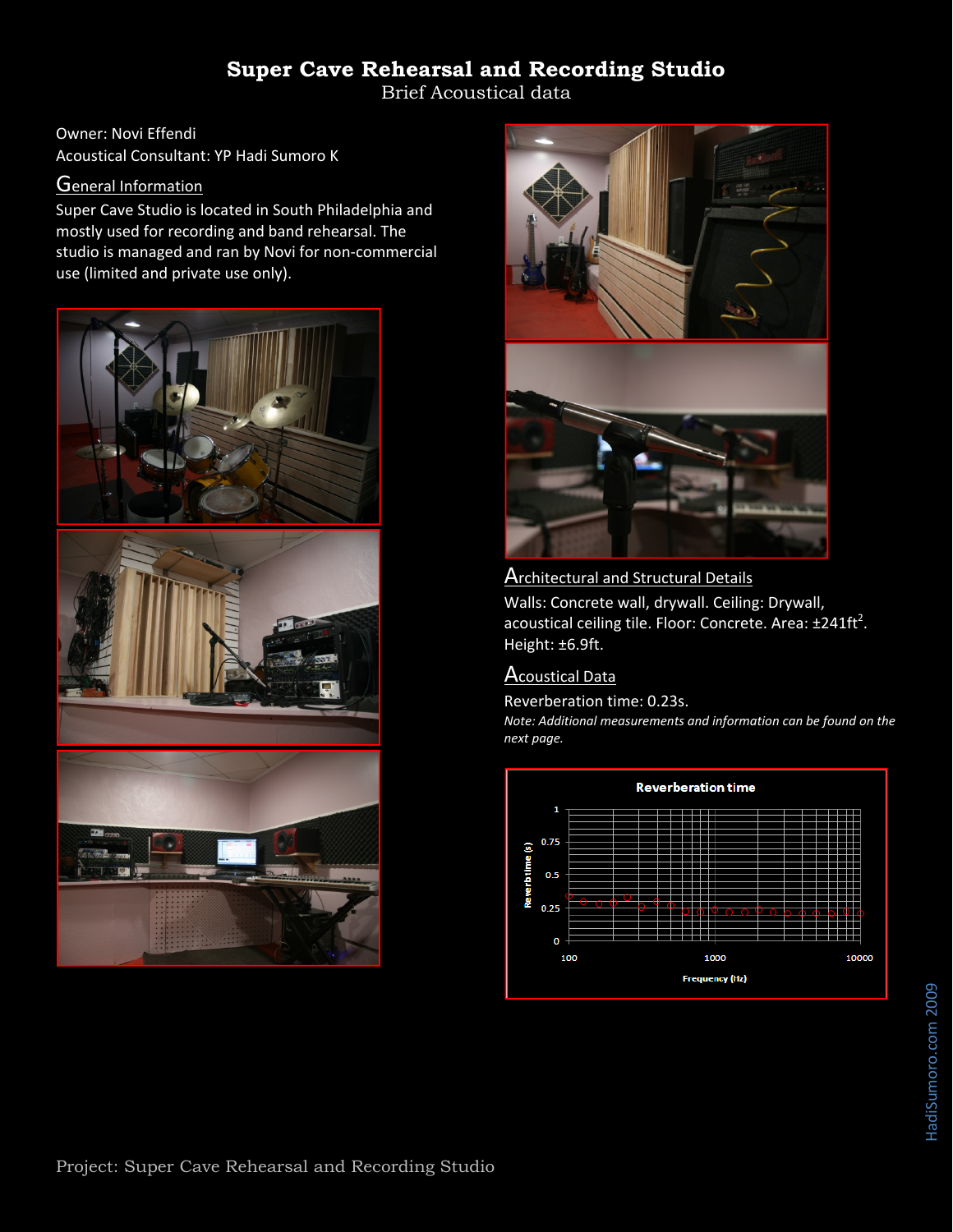Brief Acoustical data

All measurements were performed by placing the microphone in the sweetspot (ear height – seated position). EASERA, Tannoy Reveal6 (passive) loudspeakers powered by Samson Servo 200 and Earthworks M30BX (calibrated) were used to collect impulse responses. Three measurements were performed for each loudspeaker with slight changes on the microphone positions (±4inches). All six frequency response measurements are shown below (1/3 octave smoothing).







Tannoy Reveal6P operating range is 30Hz – 18000Hz (+3dB, ‐4dB) in this room (1 octave smoothing).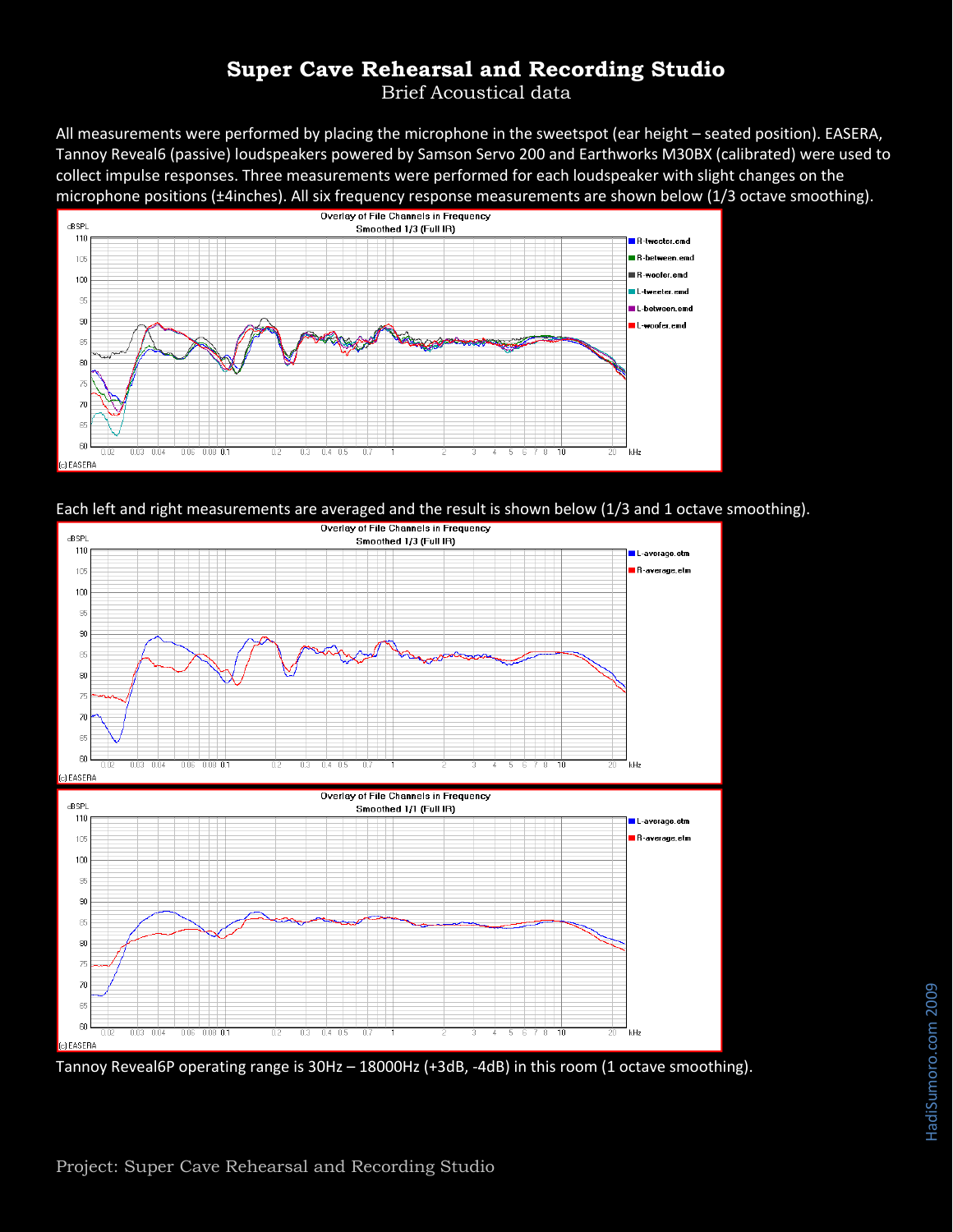Brief Acoustical data



Room condition during measurements are shown in the pictures below.



Two of four bass trap sound absorption coefficients are shown below (alpha numbers are approximation only, predicted by computer).



Notes: There are four to eight different bass traps in the studio. Using four basic designs, various cavity depth and various fiberglass density, the bass traps are approximated to provide higher absorption coeffient values compared to the ones predicted by computer. This is confirmed subjectively by comparing floor tom sound reproduction before and after bass *trap installation.*